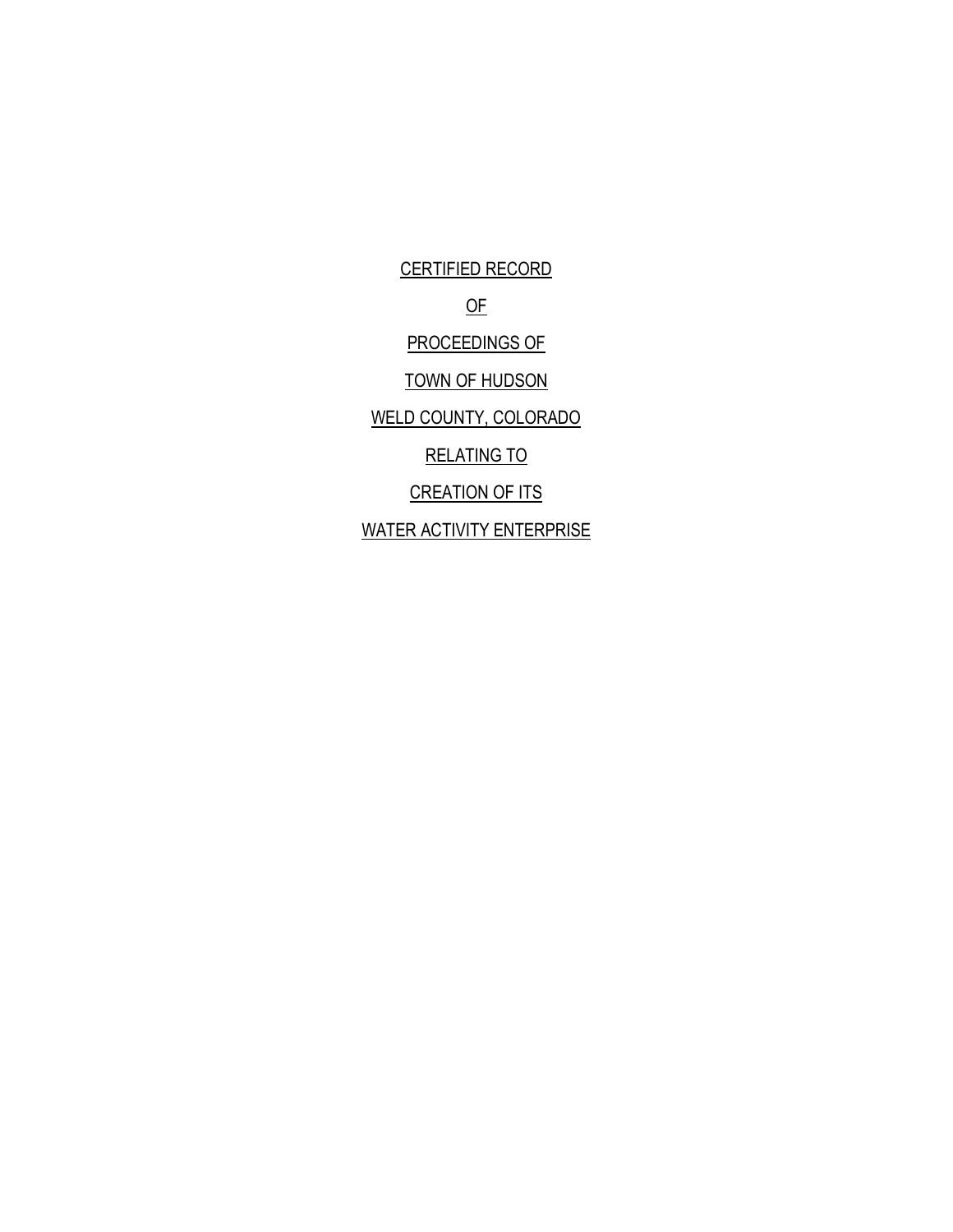STATE OF COLORADO ) ) COUNTY OF WELD ) ) TOWN OF HUDSON (1)

The Board of Trustees of the Town of Hudson, Weld County, Colorado, met in regular session in full conformity with law and the ordinances, resolutions, and policies of the Town at the Town Hall at 557 Ash Street, Hudson, Colorado on Wednesday, the 23rd day of August, 1995 at the hour of 7:30 P.M.

The following members of the Board of Trustees were present, constituting a quorum:

Mayor: **Mayor:** Judith Parker Mayor Pro Tem: Francis Duvall

Trustees: Diana Maher Terry Heckard Ed Rossi Steve Straten George Roskop

Also present:

| Town Clerk:         | Judy Larson         |
|---------------------|---------------------|
| Town Administrator: | C. Robb Fuller, Jr. |

Thereupon there was introduced the following Ordinance, copies of which had been distributed previously to each Trustee, whereupon the Ordinance was read as follows: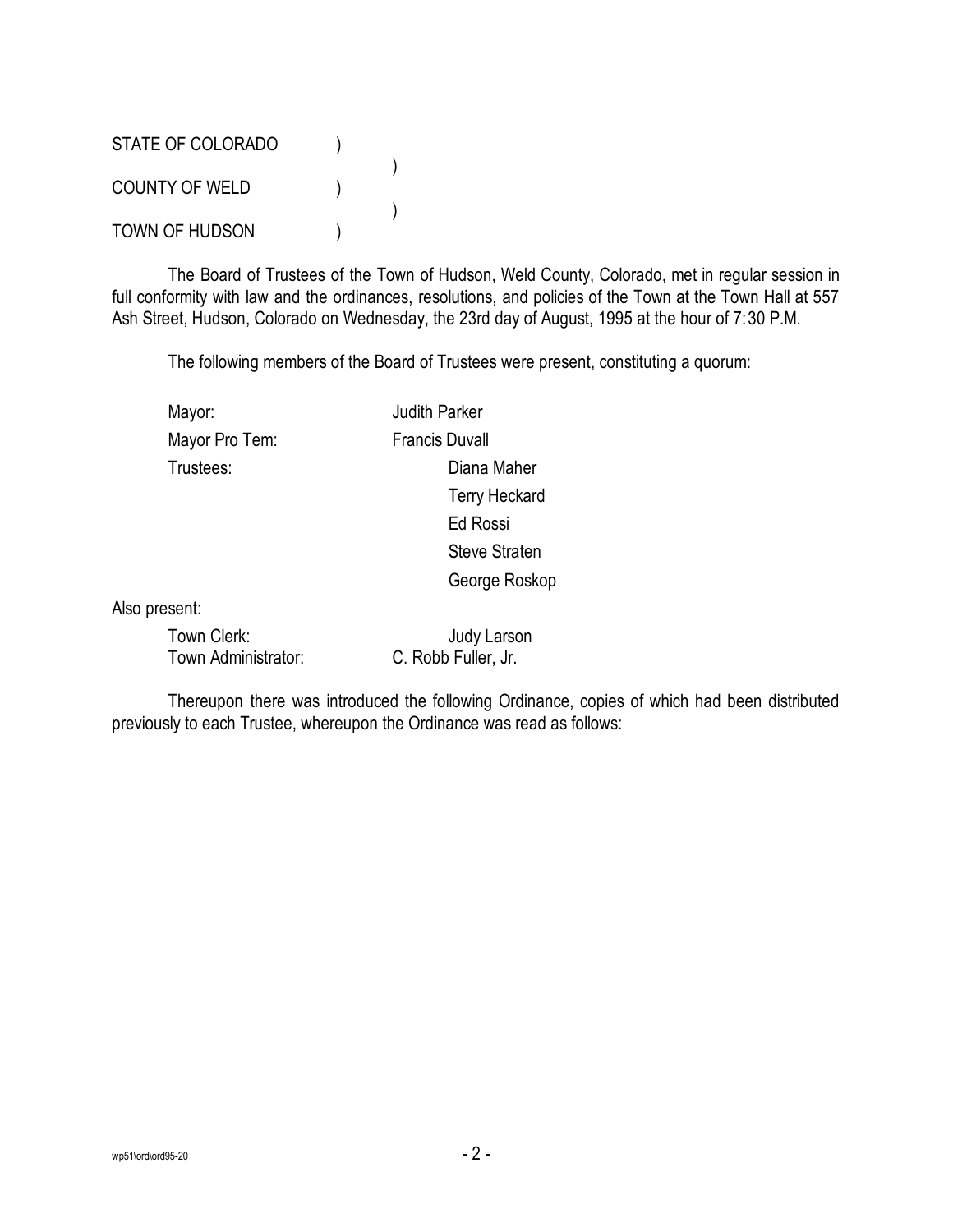## ORDINANCE NO. 95-20

AN ORDINANCE ESTABLISHING A WATER ACTIVITY ENTERPRISE UNDER STATE LAW WITHIN THE TOWN OF HUDSON, COLORADO; ACKNOWLEDGING THAT SUCH WATER ACTIVITY ENTERPRISE HAS THE AUTHORITY TO ISSUE ITS OWN REVENUE BONDS UNDER STATE LAW; MAKING CERTAIN FINDINGS WITH RESPECT TO SUCH ENTERPRISE; PROVIDING OTHER DETAILS IN CONNECTION THEREWITH; AND DECLARING AN EMERGENCY.

WHEREAS, the the Town of Hudson, Weld County, Colorado (the "Town") desires to establish a water activity enterprise (the "Enterprise") under state law; and

WHEREAS, the members of the governing body of the Town (the "Board") are willing and intend to act as the governing body of the Enterprise; and

WHEREAS, pursuant to Title 37, Article 45.1, Part 1, Colorado Revised Statutes, (the "Act"), the establishment of water activity enterprises within or by entities of state and local government is critical to the health and welfare of the people of the State of Colorado; and

WHEREAS, the Act defines a "water activity enterprise" to include any water activity business owned by a district, which enterprise receives under ten percent of its annual revenues in grants from all Colorado state and local governments combined and which is authorized to issue its own revenue bonds pursuant to this article or any other applicable law; and

WHEREAS, "district" is defined in the Act to include municipalities; and

WHEREAS, "water activity" is defined in the Act to include but not be limited to the diversion, storage, carriage, delivery, distribution, collection, treatment, use, reuse, augmentation, exchange, or discharge of water as well as the provision of wholesale or retail water or wastewater or stormwater services and the acquisition of water or water rights; and

WHEREAS, "grant" in the context of the Act means a cash payment of public funds made directly to a water activity enterprise by the state or a local governmental entity or a district, which cash payment is not required to be repaid; and

WHEREAS, the Town is a district under the Act which under Title 31, Article 35, Part 4, Colorado Revised Statutes, has its own revenue bonding authority and which will be the sole owner of the Enterprise; and

WHEREAS, the Town's water activity, until now known as the water enterprise fund, at present receives under ten percent of its annual revenues in grants from all Colorado state and local governments combined and the Town intends to insure that the water activity enterprise will continue to receive under ten percent of its revenues from such grants; and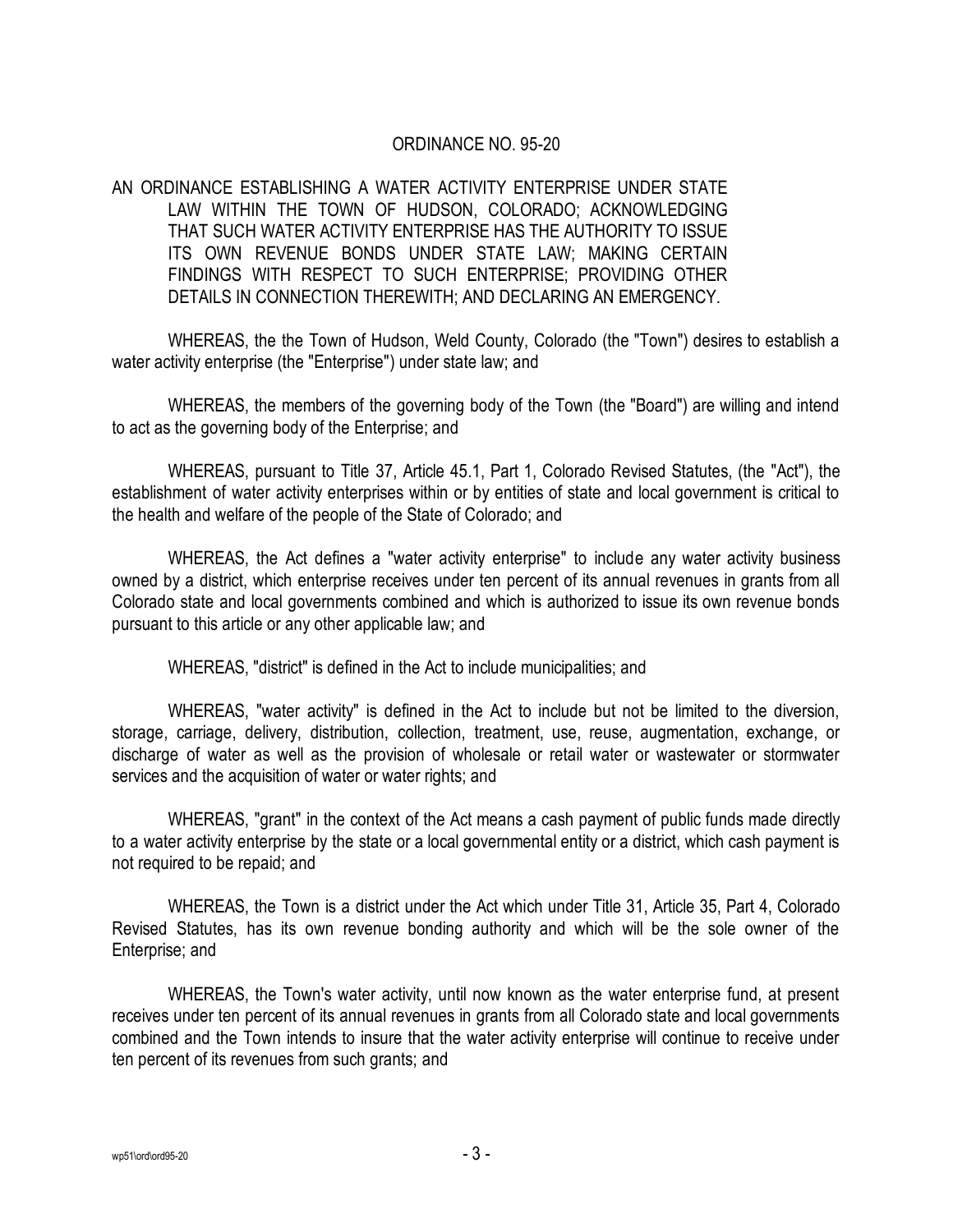WHEREAS, the Act provides at Section 37-45.1-104, Colorado Revised Statutes, that each water activity enterprise, through its governing body, may issue or reissue revenue bonds in accordance with and through the provisions of Section 37-45.1-104(2), Colorado Revised Statutes; and

WHEREAS, the Board has determined that it is in the best interest of the Town to designate its water enterprise fund and its water activities as a "water activity enterprise" pursuant to the Act and Article X, Section 20 of the Colorado Constitution (the "Amendment";) and

WHEREAS, all capitalized words and terms used in this enterprise ordinance (the "Enterprise Ordinance") shall have the meanings set forth therefor in these recitals;

## THEREFORE, BE IT ORDAINED BY THE BOARD OF TRUSTEES OF THE TOWN OF HUDSON, WELD COUNTY, COLORADO:

Section 1. Establishment of the Enterprise. The Town hereby establishes the Enterprise as an agency of the Town and formally designates it as the "Town of Hudson, Water Activity Enterprise". It shall be the purpose of the Enterprise to pursue or continue all of the Town's water activities as defined in the Act, including water acquisition or water project or facility activities, including the construction, operation, repair, and replacement of water or wastewater facilities, using revenues and income generated by and earned or acquired in connection with such water activities and held and managed in the Town's water enterprise fund. As between the Town and the Enterprise, all water activities will be deemed done and furnished by the Enterprise.

Section 2. Enterprise Excluded from the Provisions of the Amendment. Pursuant to and in accordance with the Act, the Enterprise shall be excluded from the provisions of the Amendment and shall be entitled to impose rates, fees, tolls, and charges; collect and spend revenues; issue revenue bonds; and construct, operate, and maintain facilities and provide water services; all without reference or regard to the limitations contained in the Amendment.

Section 3. Governing Body. The members of the Board shall serve as the governing body of the Enterprise and shall be known collectively as the Board of Directors of the Enterprise (the "Enterprise Board"). Acting as the Enterprise Board, the Board may exercise the Town's legal authority relating to water activities as defined in the Act. The Enterprise Board hereby is directed to take all actions necessary to cause the Enterprise to comply with all applicable laws.

Section 4. Powers of the Enterprise. The Enterprise shall have all powers and authority granted to water activity enterprises by the provisions of the Act, including but not limited to the power to conduct and continue water activities as defined in the Act; the power to contract with any person or entity, including other districts as defined in the Act and other water activity enterprises as defined in the Act; and the power to issue and reissue revenue bonds through its governing body in accordance with and through the provisions of Section 37-45.1-104(2), Colorado Revised Statutes.

Section 5. Enterprise Obligations and Town Obligations. In consideration of the Enterprise's commitment to provide water services for which the Town actually is obligated and to collect and spend revenues from rates, fees, tolls, and charges imposed by the Town, the Town hereby agrees to continue to provide administrative services for the Enterprise and its activities, to continue to hold title to and own all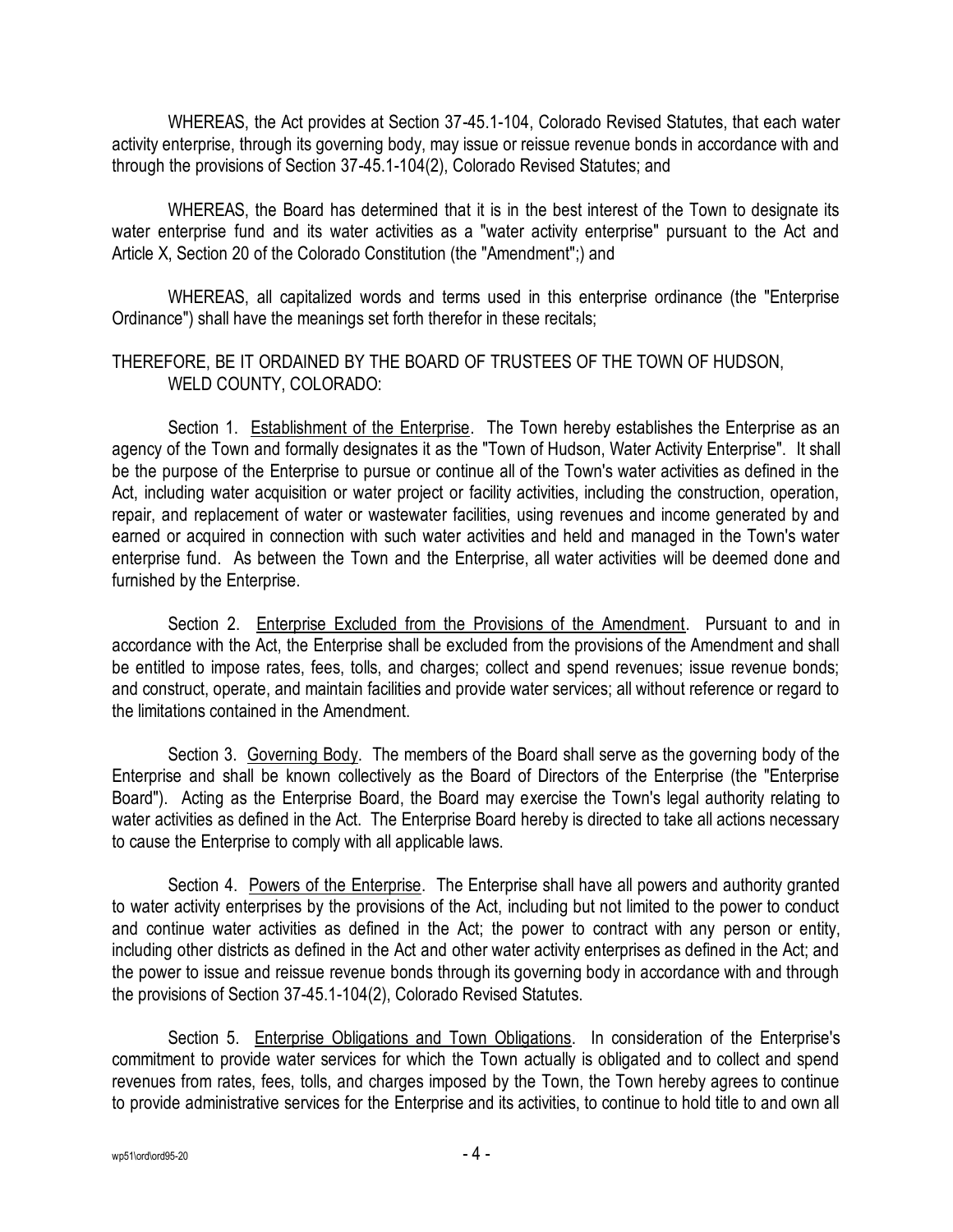of the assets currently owned by the Town and necessary to the operation of the Enterprise, to levy taxes for and pay debt service on general obligation bonds of the Town issued in the past to finance the acquisition of water rights and the construction and installation of water facilities and improvements, and to impose all rates, fees, tolls, and charges for water activities. The relationship between the Town and the Enterprise with respect to the administration of the Enterprise, the operation of the water activities, and the duties and responsibilities of each party shall be as may be delineated and clarified from time to time in a joint resolution of the Board and the Enterprise Board which may be adopted at any time when this Enterprise Ordinance is in full force and effect ("Joint Resolution").

Section 6. Transactions in the Name of the Town. Any and all transactions of the Enterprise may be done in the name of the Town or in the name of the Enterprise and neither this Section 6 nor any transaction entered into pursuant to it shall alter or abrogate the relationship of the Town and the Enterprise as established in Section 5 of this Enterprise Ordinance and as may be further clarified from time to time in a Joint Resolution.

Section 7. Findings of the Board. The Board hereby makes the following findings with respect to the establishment of the Enterprise:

- (a)The Town's water enterprise fund, water rights, water facilities, and appurtenances all shall comprise the Enterprise which shall be and is the water activity business owned by the Town.
- (b)The Enterprise shall be and is an agency of the Town for the purpose and within the meaning of the following:
	- (i)Title 24, Article 10, Part 1, Colorado Revised Statutes, the "Colorado Governmental Immunity Act;
	- (ii)Title 29, Article 1, Part 6, Colorado Revised Statutes, the "Colorado Local Government Audit Law";
- (iii)Title 29, Article 1, Part 1, the "Local Government Budget Law of Colorado"; and
- (iv)all other local, state, and federal laws, rules, and regulations.
- (c)The establishment of the Enterprise is necessary to provide a secure water supply for domestic use by the inhabitants of the Town and other domestic customers of the Enterprise; to continue to provide water for agricultural use; to supply water for power, milling, manufacturing, mining, metallurgical, fish, wildlife, recreational, and all other beneficial uses; to treat, reclaim, conserve, recharge, augment, exchange, or reuse water supplies; and to provide wholesale and retail water supply and wastewater services.
- (d)The Town has the authority to conduct water activities as defined in the Act and is the sole owner of the Enterprise as required by the Act. The Town has revenue bonding authority for water activities pursuant to Title 31, Article 35, Part 4, Colorado Revised Statutes, all as required by the Act.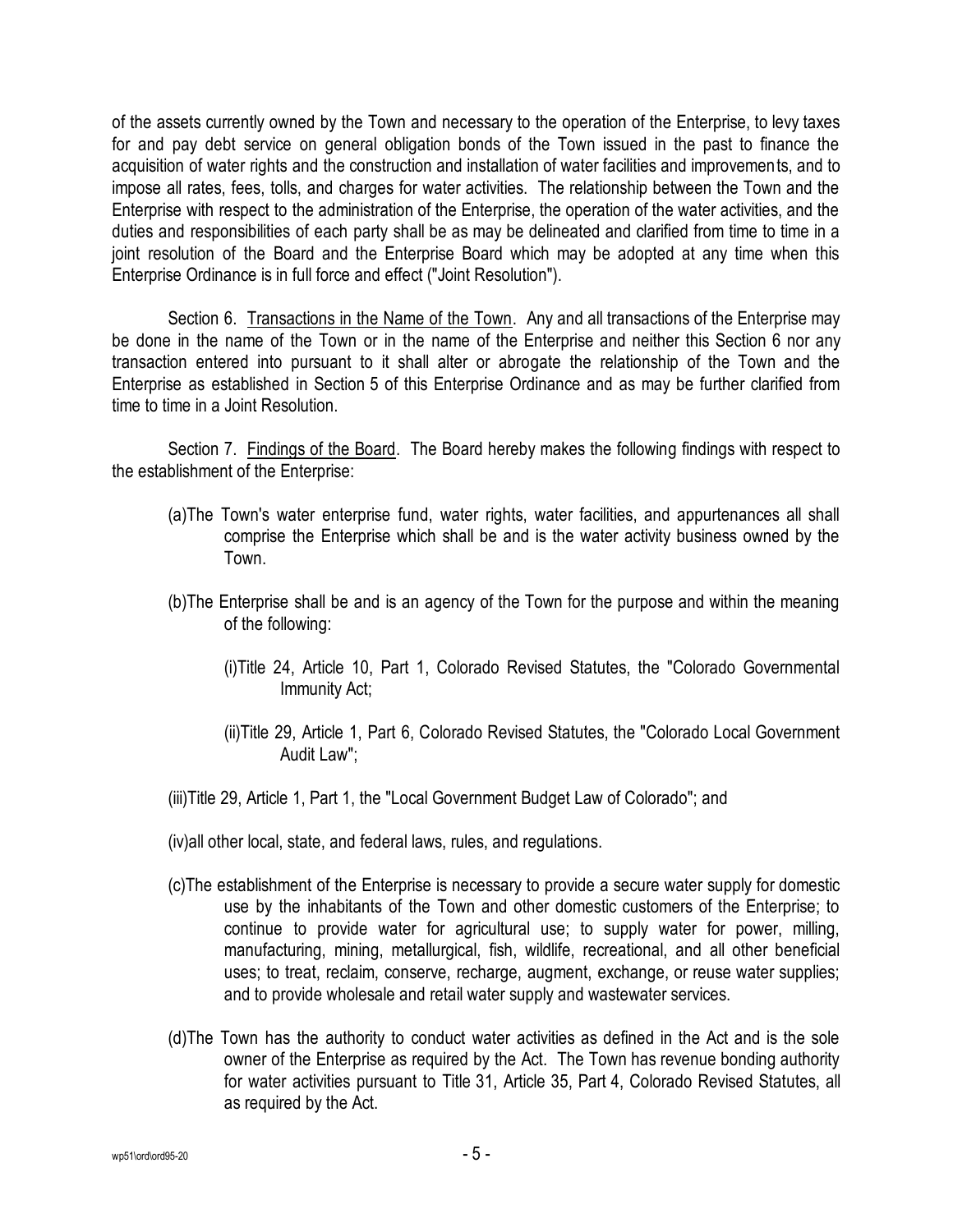(e)The Enterprise receives under ten percent of its annual revenues in grants (as defined in the Act) from all Colorado state and local governments combined, having received (as the Town's water enterprise fund) none of its revenues for the 1994 fiscal year from all state and local grants and expecting to receive none of its revenues for the 1995 fiscal year from such sources.

(f)Pursuant to the Act, the Enterprise is authorized to issue its own revenue bonds.

(g)The Enterprise does not and shall not levy any tax whatsoever, nor shall any rates, tolls, fees, or charges collected and spent by the Enterprise ever be deemed to be taxes for any purpose under any law, rule, or regulation, whether local, state, or federal.

Section 8. Termination. The Enterprise shall remain in existence at the will of the Board and in accordance with law. In the event that the Enterprise is terminated by operation of law or by act of the Board, any and all assets of the Enterprise, immediately and without the need for further action, shall be deemed to be and shall be assets of the Town.

Section 9. Repealer. All orders, rules, regulations, and resolutions of the Town, or parts thereof, inconsistent or in conflict with this Enterprise Resolution, hereby are repealed to the extent only of such inconsistency or conflict.

Section 10. Severability. If any section, paragraph, clause, or provision of the Enterprise Ordinance shall for any reason be held to be invalid or unenforceable, the invalidity or unenforceability of such section, paragraph, clause, or provision shall not affect any of the remaining provisions of this Enterprise Ordinance, the intent being that the same are severable.

Section 11. Effective Date; Recording and Authentication. This Enterprise Ordinance shall be effective immediately upon its adoption. This Enterprise Ordinance shall be recorded in a book kept for that purpose, shall be authenticated by the signature of the Mayor and attested by the Town Clerk, and shall be published in accordance with law.

Section 12. Emergency Provisions. By reason of the facts that: (1) the Town and its inhabitants must be properly and adequately supplied with water and it is necessary to issue bonds immediately to finance the costs and expenses of extending and improving the water facilities and (2) it is necessary to document the enterprise status of the Enterprise before such bonds may be issued; it is hereby declared that an emergency exists, that this Enterprise Ordinance is necessary to the immediate preservation of the public peace, health, and safety, and that it shall be in full force and effect upon adoption and publication according to law.

INTRODUCED, APPROVED, AND FINALLY PASSED AS AN EMERGENCY ORDINANCE BY THE AFFIRMATIVE VOTES OF THREE-QUARTERS OF THE MEMBERS OF THE BOARD this 23rd day of August, 1995.

(S E A L)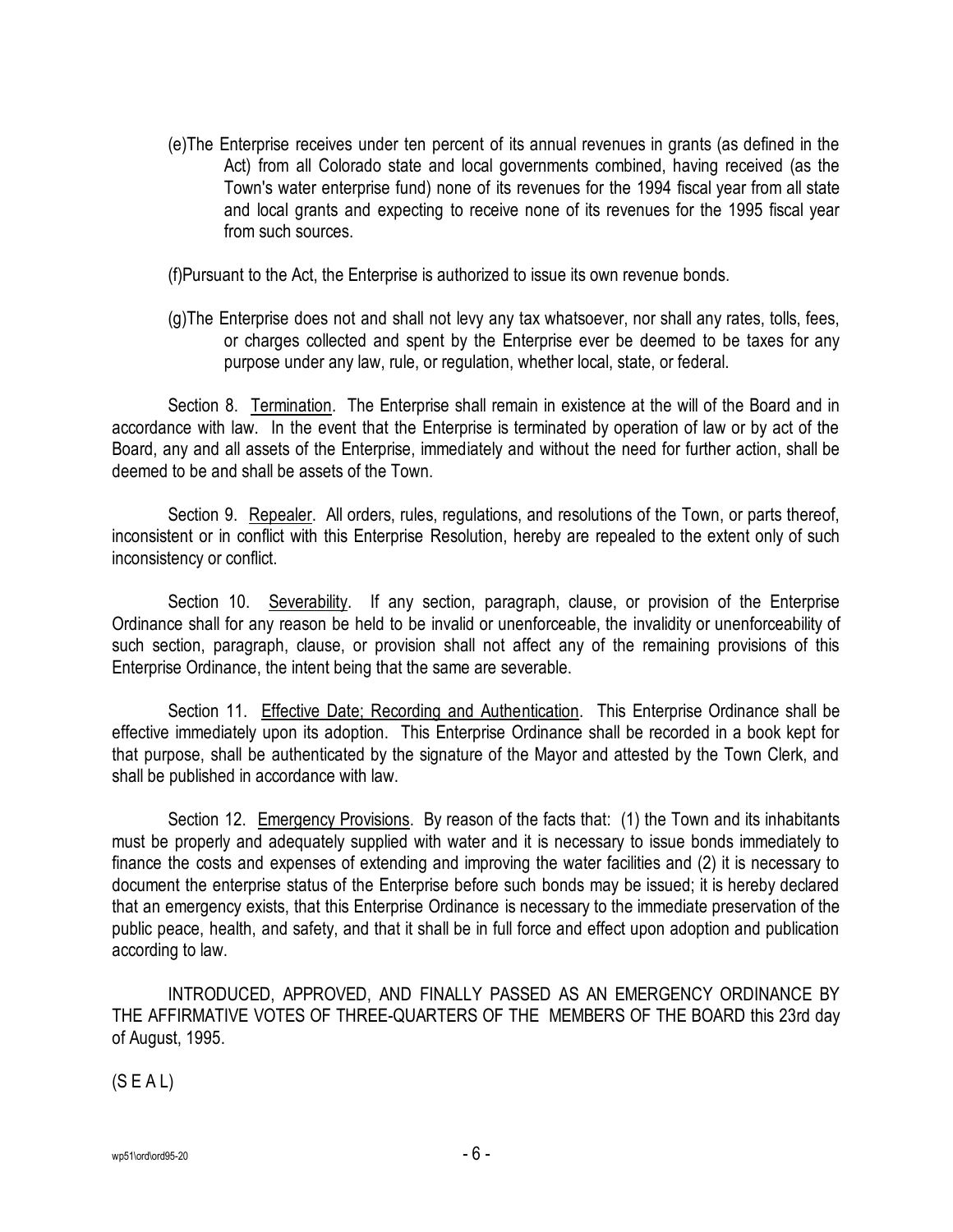Mayor

\_\_\_\_\_\_\_\_\_\_\_\_\_\_\_\_\_\_\_\_\_\_\_\_\_\_\_\_\_\_\_\_

ATTEST:

Town Clerk

\_\_\_\_\_\_\_\_\_\_\_\_\_\_\_\_\_\_\_\_\_\_\_\_\_\_\_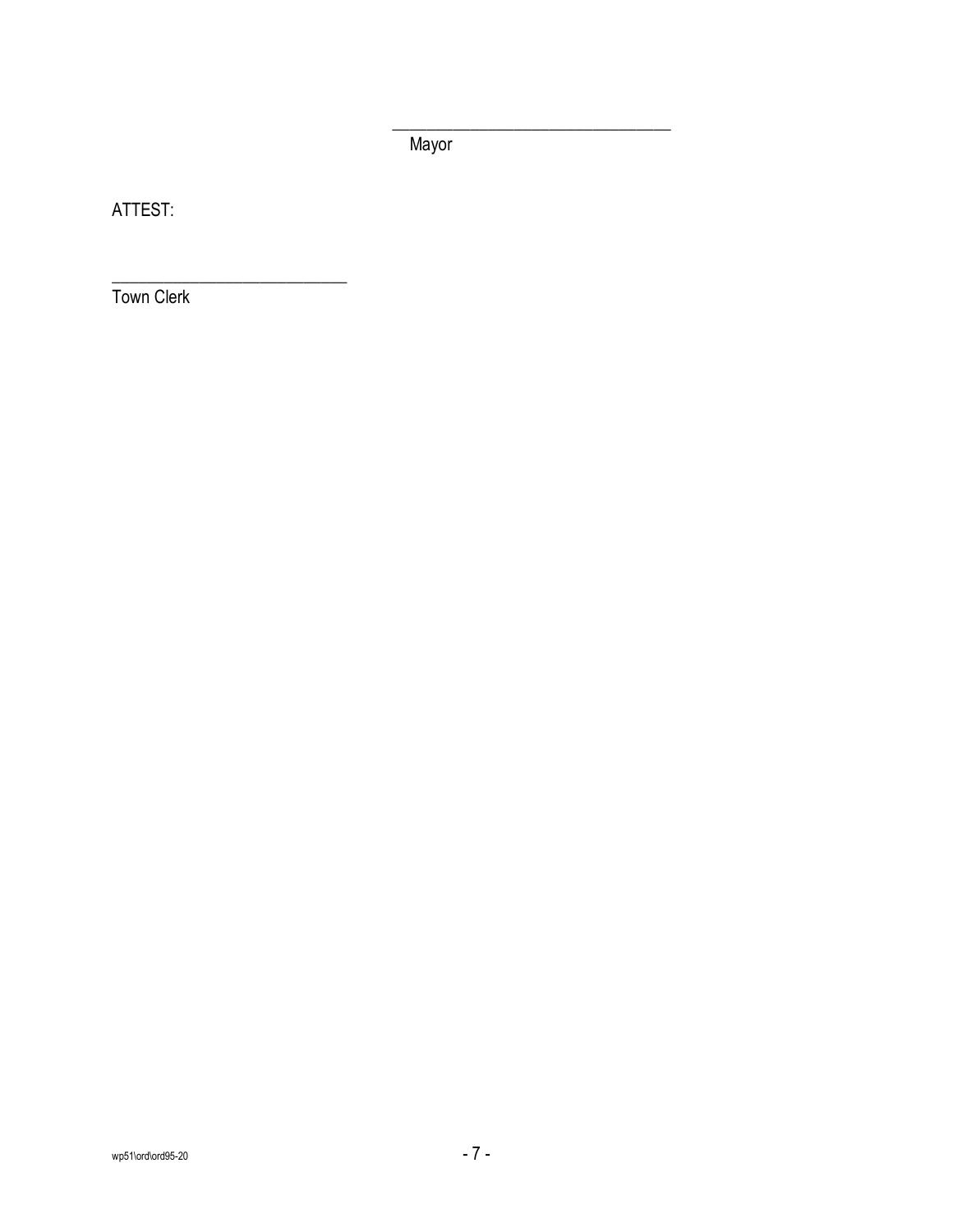It was thereupon moved by Trustee \_\_\_\_\_\_\_\_\_\_ and seconded by Trustee \_\_\_\_\_\_\_\_\_\_\_ that the foregoing Enterprise Ordinance be finally passed and adopted.

Those voting AYE:

Those voting NAY: None

Not less than three-quarters of the members of the Board having voted in favor of the motion, the presiding officer thereupon declared the motion carried and the Enterprise Ordinance finally passed and adopted as an emergency ordinance.

Thereupon, after consideration of other business to come before the Board, the meeting was adjourned.

(S E A L)

Mayor

ATTEST:

\_\_\_\_\_\_\_\_\_\_\_\_\_\_\_\_\_\_\_\_\_\_\_\_\_\_ Town Clerk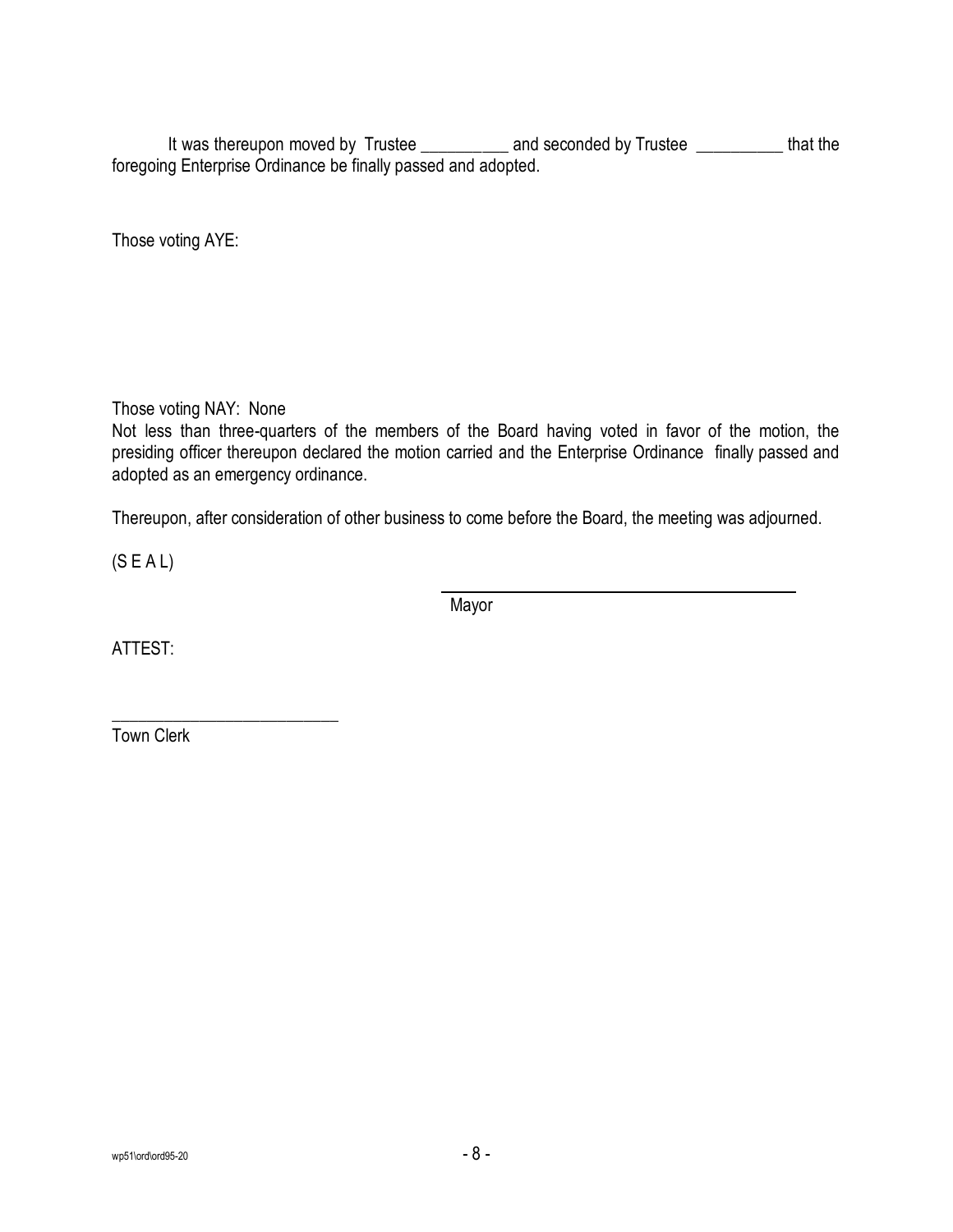STATE OF COLORADO (1) ) COUNTY OF WELD ) ) TOWN OF HUDSON (1)

I, **Judy Larson**, Town Clerk of the Town of Hudson, Weld County, Colorado, do hereby certify that the foregoing pages numbered 1 to 8, inclusive, constitute a true and correct copy of that portion of the record of proceedings of the Board relating to the final passage and adoption of an emergency ordinance of the Board establishing the Town's Water Activity Enterprise, all at the regular meeting of the Board held at the Town Hall at 557 Ash Street in Hudson, Colorado, on **Wednesday**, the **23rd** day of August, 1995 at the hour of 7:30 P.M., as recorded in the official record of proceedings of said Town kept in my office; that the proceedings were duly had and taken; that the meeting was duly held; that the persons therein named were present at said meeting and voted as shown therein; all in accordance with law.

WITNESS my hand and the seal of said Town this **23rd** day of August, 1995.

 $(S E A L)$ 

Judy Larson Town Clerk